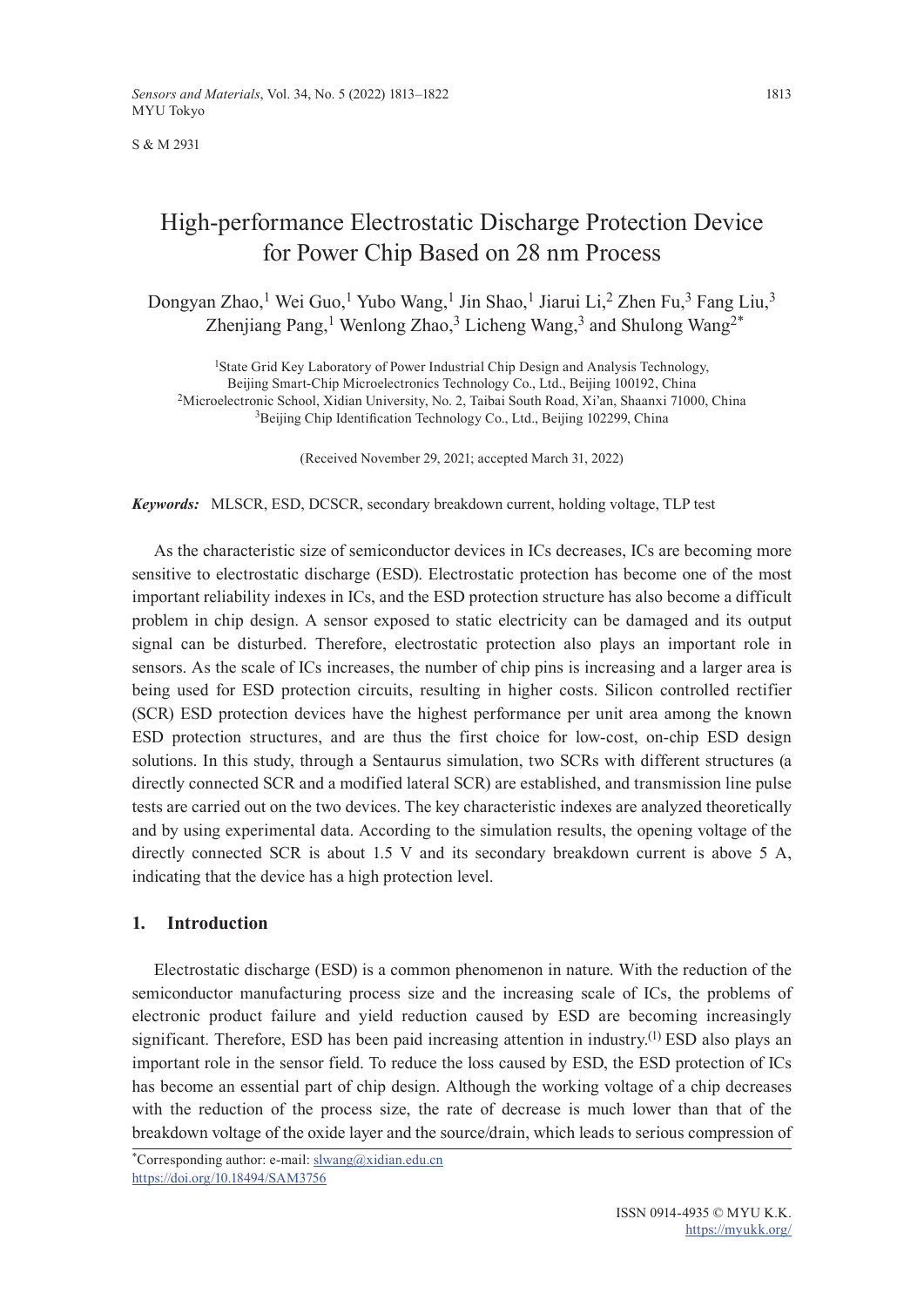the ESD protection design window, and ESD design is facing increasing challenges. Therefore, it is of great importance to explore ESD protection devices with a low trigger voltage, low onresistance, and high robustness for the construction of all-chip ESD protection schemes in smallsize processes.<sup>(2)</sup>

Although traditional silicon controlled rectifiers (SCRs) naturally have advantages including high discharge efficiency, robustness to excess electrical stress, low static leakage, and small parasitic capacitance, their trigger voltage is also very high, which is a problem that must be solved for traditional SCRs to ensure excellent discharge performance. Upon lowering the trigger voltage, care should be taken to maintain the voltage to avoid latch problems. By adjusting the device structure or process parameters, or adding trigger (detection) circuits and other means, we can reduce the trigger voltage, improve the hold voltage, reduce the parasitic effect, and avoid latch problems.<sup>(1)</sup> Therefore, reducing the trigger voltage of the device and improving the protection level have become important directions for SCRs. On the basis of these two points, two different types of SCR structures were designed in this study.

## **2. Analysis and Design of SCRs**

### **2.1 Basic principle of analysis of SCRs**

The *I–V* hysteresis curve in Fig. 1 is characterized by three inflection points: at the first inflection point A  $(V<sub>1</sub>, I<sub>1</sub>)$ ,  $V<sub>1</sub>$  is the triggering voltage and  $I<sub>1</sub>$  is the triggering current; at the second inflection point B  $(V_h, I_h)$ ,  $V_h$  is the maintenance voltage and  $I_h$  is the maintenance current; at the third inflection point C  $(V_{t2}, I_{t2})$ ,  $V_{t2}$  is the secondary breakdown voltage and  $I_{t2}$  is the secondary breakdown current.<sup>(3)</sup> The basic working mechanism of the SCR is as follows.

- (a) Cutoff state: Under normal working conditions, the anode of the device is connected with a high potential and the cathode is grounded. At this time, the N-well of the device is inversely aligned with the р-type substrate, the reverse-biased diode leakage current is very low, and the device is in the cutoff state.
- (b) Trigger voltage on state: When the voltage of the anode reaches the trigger voltage  $V_{1}$ , avalanche breakdown occurs in the pn junction of the negative–positive–negative (NPN) transistor, and a current starts to be generated. The current creates a voltage drop across the



Fig. 1. *I*–*V* hysteresis curve of basic SCR.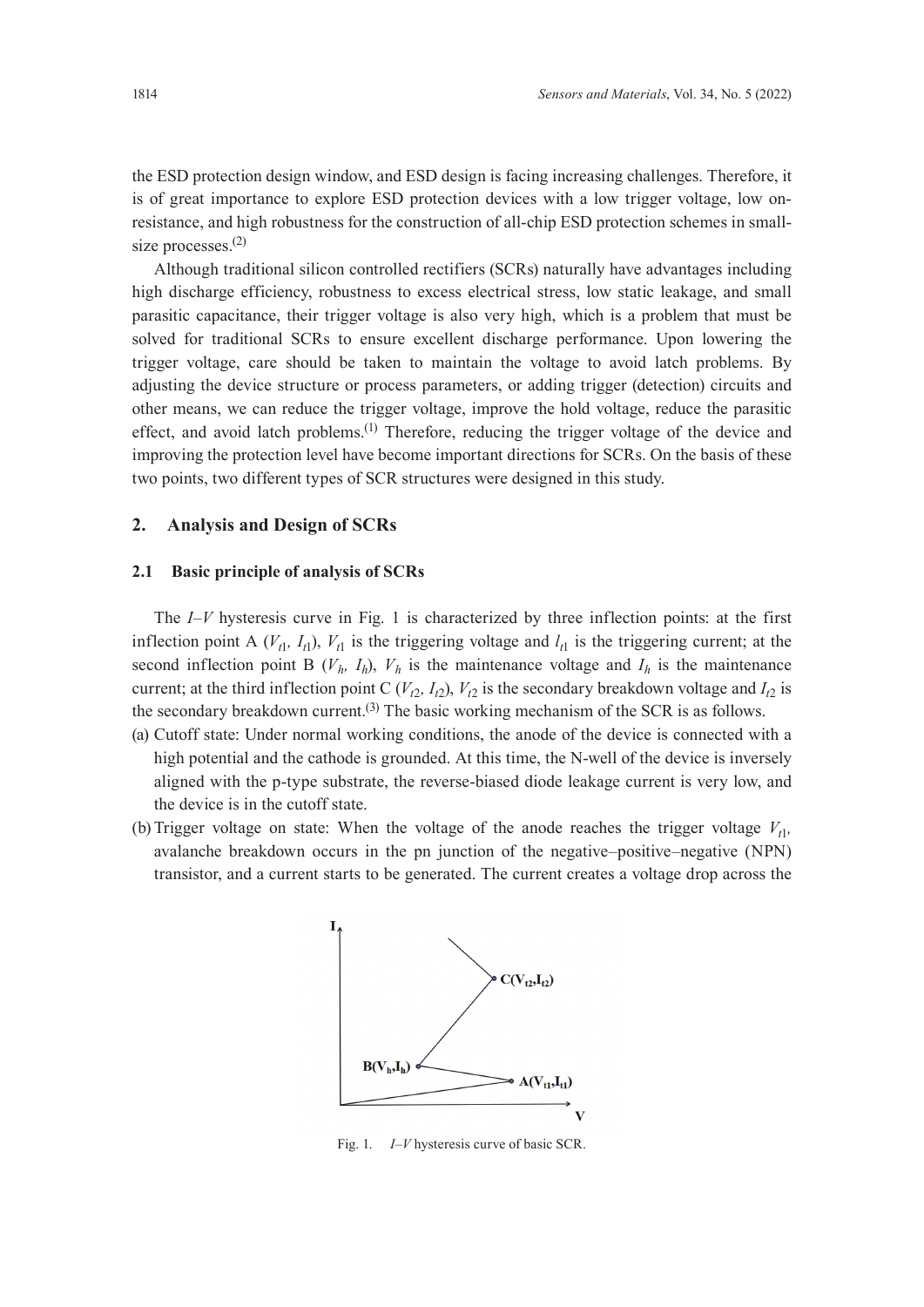parasitic resistance of the p-type substrate. When the voltage drop is greater than the forwardbiased junction voltage between the base and the emitter of the NPN transistor, the NPN transistor is triggered to conduct, and the current is further amplified. The parasitic resistance of the N-well creates a voltage drop because there is current flowing. This voltage is applied across the base and emitter of the positive–negative–positive (PNP) transistor, and the current is further amplified. Therefore, the PNP transistor and the NPN transistor form a positive feedback loop.

- (c) Hold the discharge stage: The device enters the hysteresis zone, as shown in Fig. 1. In the negative resistance zone of the hysteresis curve, the device voltage decreases to the holding voltage *V*. Then, with the sharp increase in current, the ESD event current is released rapidly and the voltage increases slightly.
- (d) Second breakdown current stage: As the current continues to increase, the temperature of the semiconductor also rises due to the continuous high-current flow. When the temperature reaches the melting point of silicon, the device undergoes thermal breakdown, and the breakdown current is  $I_1$ , corresponding to the third inflection point in Fig. 1. After that, the device completely fails and becomes a conductor.

At present, a transmission line pulse  $(TLP)^{(4,5)}$  tester or human body model (HBM) tester is used to test the protection effect against ESD. An HBM tester can simulate a complete HBM waveform test but is relatively expensive; thus, a TLP tester is generally used. The CDM mode is tested with an ultrashort pulse (VF-TLP) tester, which is very similar to a TLP tester but produces a pulse with a shorter rising edge and a shorter duration.

The principle of a TLP test is to use the transmission line to generate a series of stable pulsed square waves that gradually increase according to the set voltage step size to simulate the discharge waveform under different ESD stresses. These pulsed square waves are applied to the device in sequence. After each pulse, the test device records the current and voltage waveforms generated on the device. By extracting and calculating the voltage and current waveform data, the *I–V* characteristic points of the device under the impact can be obtained.. After many pulses, a series of *I–V* characteristic points obtained from the test are plotted on a curve. The *I–V* characteristic curve reflecting the change of the device characteristics can be obtained.

As can be seen from Fig. 1, the SCR device immediately enters the hysteresis zone after triggering and opening, and the voltage decreases rapidly and the current increases. At this time, the NPN and PNP transistors operate in the saturation zone. The minimum voltage at the anode and cathode ends of the device in the hysteresis zone is defined as the holding voltage  $V<sub>h</sub>$  of the ESD device, and the current is the holding current  $I<sub>h</sub>$ , corresponding to the second inflection point of the curve in Fig. 1.

 $V<sub>h</sub>$  is analyzed using the equivalent circuit diagram in Fig. 2 and is given by

$$
V_h = V_{BE1} + V_{CES2} = V_{BE2} + V_{CES1}.
$$
\n(1)

In this formula,  $V_{BE1}$  is the base and emitter voltage of the NPN transistor (about 0.7–1 V) and *V<sub>CES2</sub>* is the voltage difference between the PNP collector and transmitter in the saturation region (about 0.5–0.7 V); thus,  $V<sub>h</sub>$  is about 1.5 V, which is less than most of the chip supply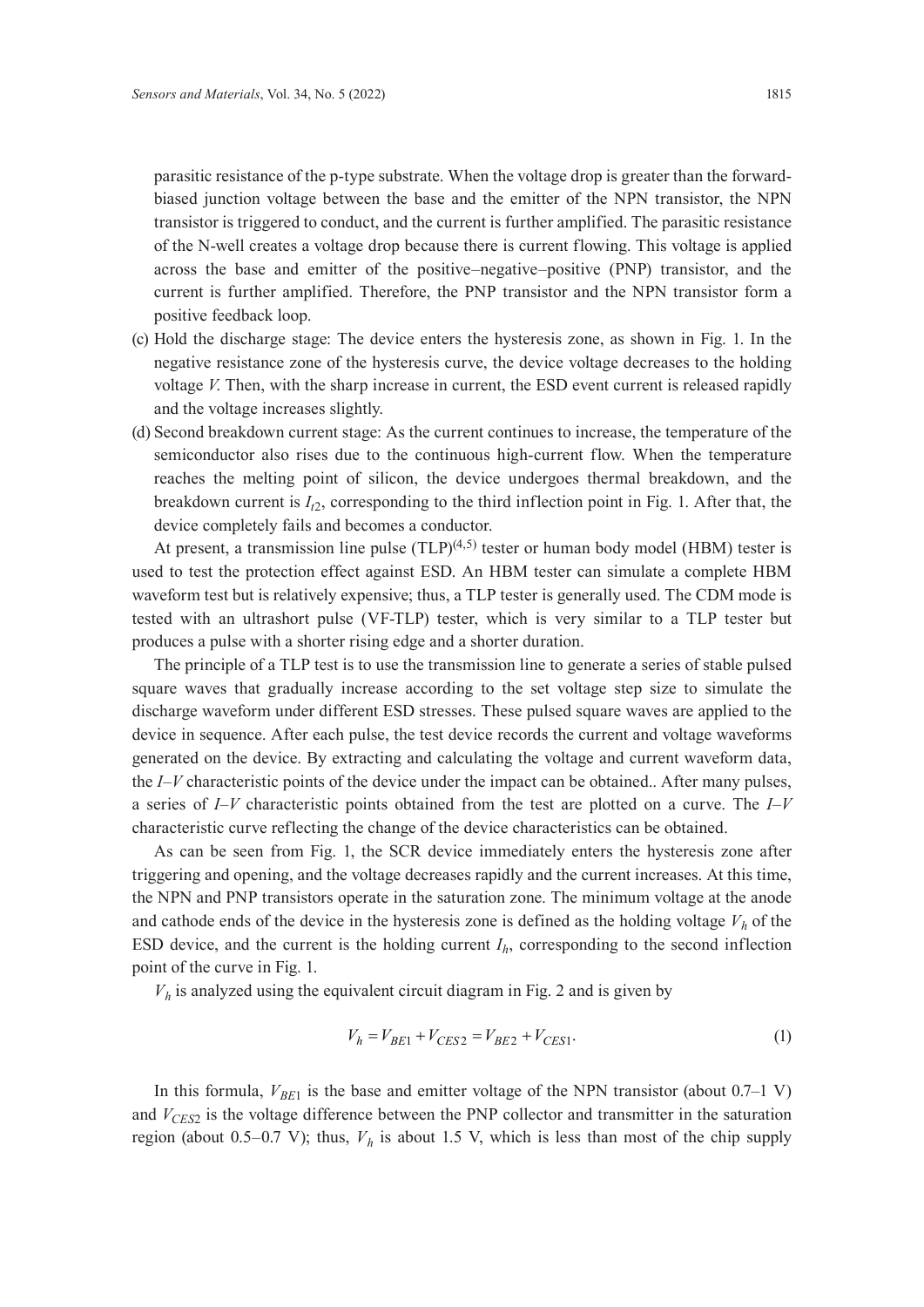

Fig. 2. (Color online) Equivalent circuit diagram of basic SCR device.

voltages (VDD). If no improvement measures are taken, under the existing 3.3 or 5 V power supply voltage in the CMOS process, it is very easy to cause the chip latch-up effect.

The holding voltage in the equivalent circuit in Fig. 2 is analyzed as follows.

$$
I_{C1} = I_{RW} + I_{B2} = \beta_1 \times I_{B1}
$$
 (2)

$$
I_{C2} = I_{RS} + I_{B1} = \beta_2 \times I_{B2}
$$
 (3)

$$
I_h = I_{RS} + I_{E1} = \frac{V_{BE1}}{R_{sub}} + (\beta_1 + 1)I_{B1}
$$
\n(4)

These formulas are combined to obtain

$$
I_h = \frac{\beta_1 (\beta_2 + 1)}{\beta_1 \beta_2 - 1} \frac{V_{BE1}}{R_{sub}} + \frac{\beta_2 (\beta_1 + 1)}{\beta_1 \beta_2 - 1} \frac{V_{BE2}}{R_{n-well}}.
$$
(5)

Since  $\beta_1 \beta_2$  is much greater than 1, we obtain

$$
I_h = \frac{V_{BE1}}{R_{sub}} + \frac{V_{BE2}}{R_{n-well}}.\tag{6}
$$

With this formula, the substrate resistance and well resistance can be adjusted to change the holding current.

After the SCR device enters the positive feedback conduction discharge area, the current increases sharply due to the positive feedback. Between the second and third inflection points in Fig. 1, part of the device melts due to the excessive current and temperature rise, resulting in the complete conduction of the device, that is, complete breakdown (secondary breakdown) of the device.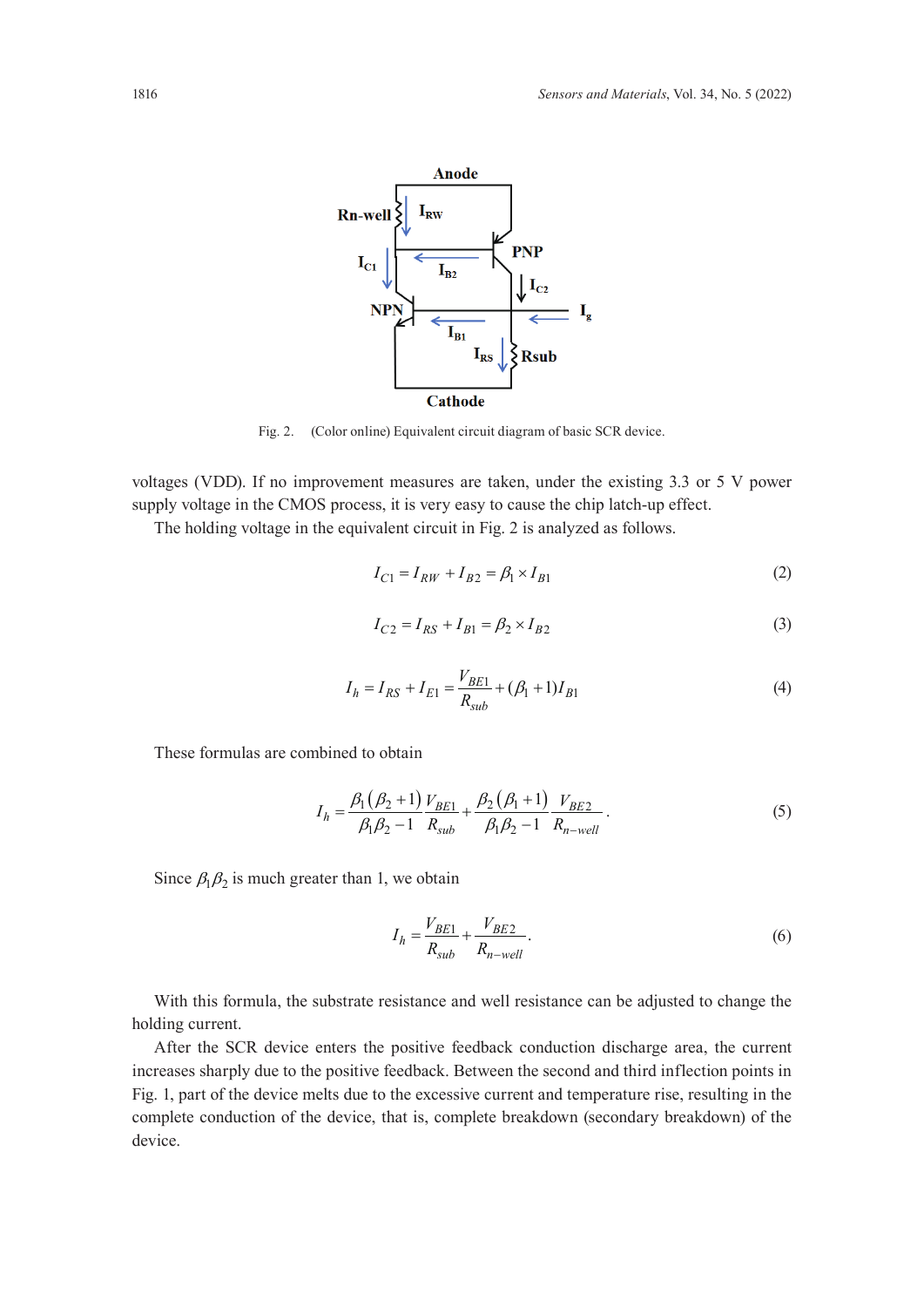In Fig. 1, the slope of the line between points B and C is approximately equal to the conducting resistance  $R_{on}$ , from which the following formula can be obtained:

$$
V_{t2} = (I_{t2} - I_h)R_{on} + V_h.
$$
\n(7)

With the formula,  $I_{t2}$  can be measured by performing a transient pulse test on the device, and the secondary breakdown current is related to the protection level of the device. For example, the HBM satisfies

$$
V_{HBM}(\text{kV}) = K \times I_{t2}(\text{A}),\tag{8}
$$

where *K* is determined by the process conditions and is generally 0.96–1.71. Therefore, the ESD protection level of the HBM of the device can be determined using this formula and the secondary breakdown current.

## **2.2 Device structures and operation mechanisms**

The structure of a directly connected SCR (DCSCR) $(6,7)$  is shown in Fig. 3. It is composed of two adjacent diodes, D1 (P+/N-well diode) and D2 (P-well/N+ diode). The connecting end (N+ end) of diode D1, where the anode is located, and the connecting end (P+ end) of diode D2, where the cathode is located, are directly connected through metal wires. If the ESD pulse applied to the anode of the device is greater than the sum of the positive guide voltages of diodes D1 and D2, then the two diodes conduct electricity, and the parasitic PNP and NPN transistors conduct at the same time. As the current increases rapidly, positive feedback of the transistor occurs and the main SCR turns on (the SCR path is shown by the red line). Owing to the rapid positive feedback process resulting from ESD current injection, the triggering voltage of the SCR channel is mainly determined by the positive guide voltages of diodes D1 and D2.

The DCSCR structure reduces the trigger voltage of a traditional SCR device to the sum of the positive guide voltages of the two diodes, which means that SCRs are widely used at low



Fig. 3. (Color online) Structure and equivalent circuit diagram of DCSCR.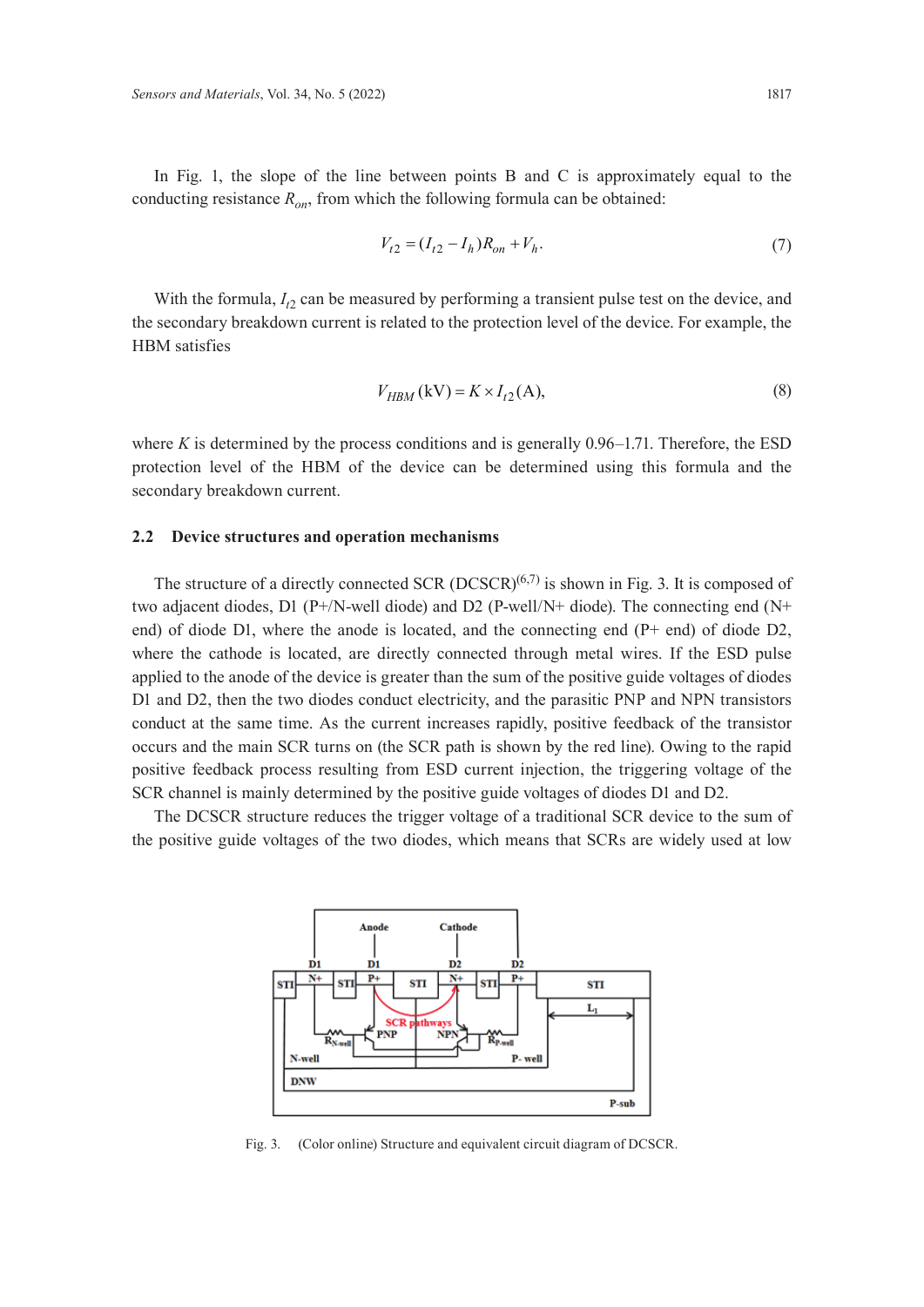voltages. The P-well of the DCSCR, which is the anode of diode D2, requires a nonzero potential to keep diode D2 on; thus, the P-well must be isolated from the grounded P-sub.

Figure 4 shows the structure of a modified lateral SCR (MLSCR).<sup>(8-10)</sup> Compared with the basic structure, there is an additional P+ region between the N-well and P-well, and there is also N+ doping. The P+ region is more concentrated than the P-well, and the avalanche breakdown region is not the contact surface of the N-well and P-well but that of the N-well and P+ contact. The breakdown voltage is reduced, resulting in a reduction in the trigger voltage of the SCR device.

# **3. Results and Discussion**

In this study, two SCR structures (DCSCR and MLSCR) based on a 28 nm process are designed. $(11-13)$  A series of simulated HBM pulses are applied to both structures. The rising edge time of the pulse current is 10 ns, the falling edge time is 10 ns, and the pulse width is 150 ns. The size of the pulse current is set according to the turn-on current, discharge current, and secondary breakdown current of the device. By applying a series of current pulses, the electrical parameters of the device under different pulse stresses, such as the holding voltage, turn-on voltage, and secondary breakdown current, can be measured and used to analyze the maximum endurance of the device.

### **3.1 Simulation settings for SCR devices**

To study the maximum withstand capability of the DCSCR and increase its protection level, a current pulse is applied to the DCSCR. The rising edge time of the pulse current applied to the DCSCR is 10 ns, the pulse width is 150 ns, the falling edge time is 10 ns, and the pulse current size is set to 1, 3, 4, 4.5, 5, 6.5, 7.5, 8.5, 8.6, 8.63, and 8.75 A. The pulsed current is applied across the anode and cathode of the DCSCR. A suitable computational model is selected for the simulation, in which the computation is performed for each pulse. The maximum temperature– time curve and *I–V* characteristic curve for each pulse are obtained.



Fig. 4. (a) Structure of MLSCR. (b) Equivalent circuit diagram of MLSCR.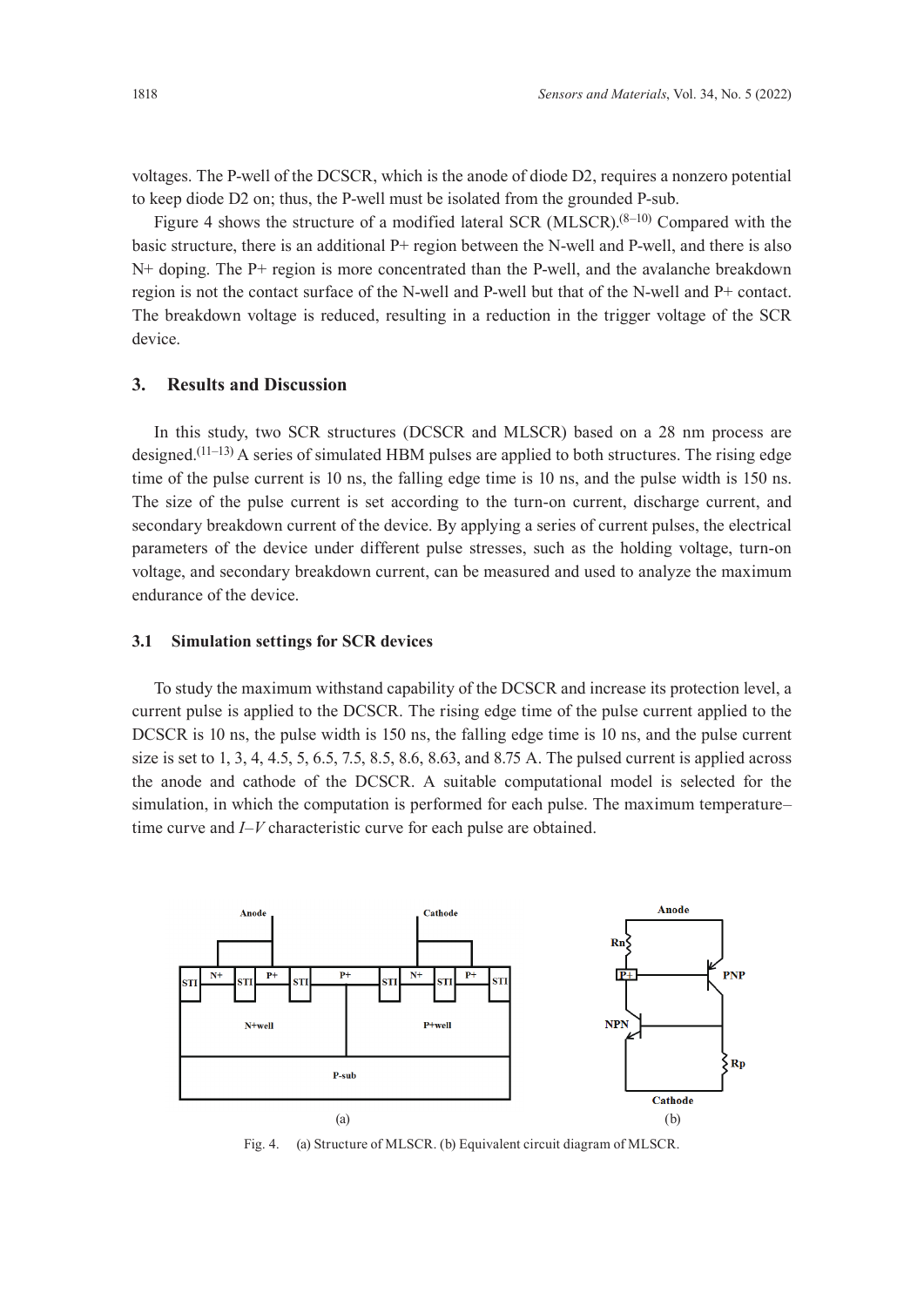The pulse current applied to the MLSCR is 1, 2, 2.08, or 2.1 A, which is applied to its anode and cathode. Owing to the high-voltage and high-current environment of the ESD pulses, the simulation setup in this study takes into account the following relevant physical models, equations, and temperatures:

- (a) As the carrier mobility model, the HighFieldSaturation model, DopingDependence model, Enormal model, and PhuMob model are considered.
- (b) For the carrier generation and recombination mechanisms, the Avalanche model, indirect recombination model (SRH model), and Auger model are considered.
- (c) For other aspects, the EffectiveIntrinsicDensity model, thermodynamic model, and AnalyticTEP model are considered.
- (d) During the simulation, the Poisson equation, semiconductor transport equations, and electron/hole continuity equations are used.
- (e) The substrate during the device simulation is the heat dissipation area, and the ambient temperature is set to 300 K.

#### **3.2 Results for DCDCR and MLSCR**

As shown in Fig. 5, when the pulse current applied by the DCSCR is 8.63 A, the temperature of the device does not stabilize and begins to drift upward. This shows that the pulse current at this time has reached the secondary breakdown current of the device. When the applied pulse current of the MLSCR is 2.08 A, the current reaches the secondary breakdown current.

As shown in Fig. 6, when the voltage increases to 4.94 V, the DCSCR starts to conduct. The voltage at this time is the turn-on voltage of the device. After the device is turned on, the voltage decreases to a minimum value, which is the voltage at the second inflection point on the curve. The voltage at this time is the holding voltage of the device. The device quickly discharges the electrostatic current, the voltage increases slowly, and the current increases sharply to the third inflection point. The third inflection point is the secondary breakdown current and secondary breakdown voltage of the device. The MLSCR also has the same hysteresis characteristics as the DCSCR.



Fig. 5. (Color online) Temperature–time curves obtained by multiple single-pulse transient simulations of (a) DCSCR and (b) MLSCR.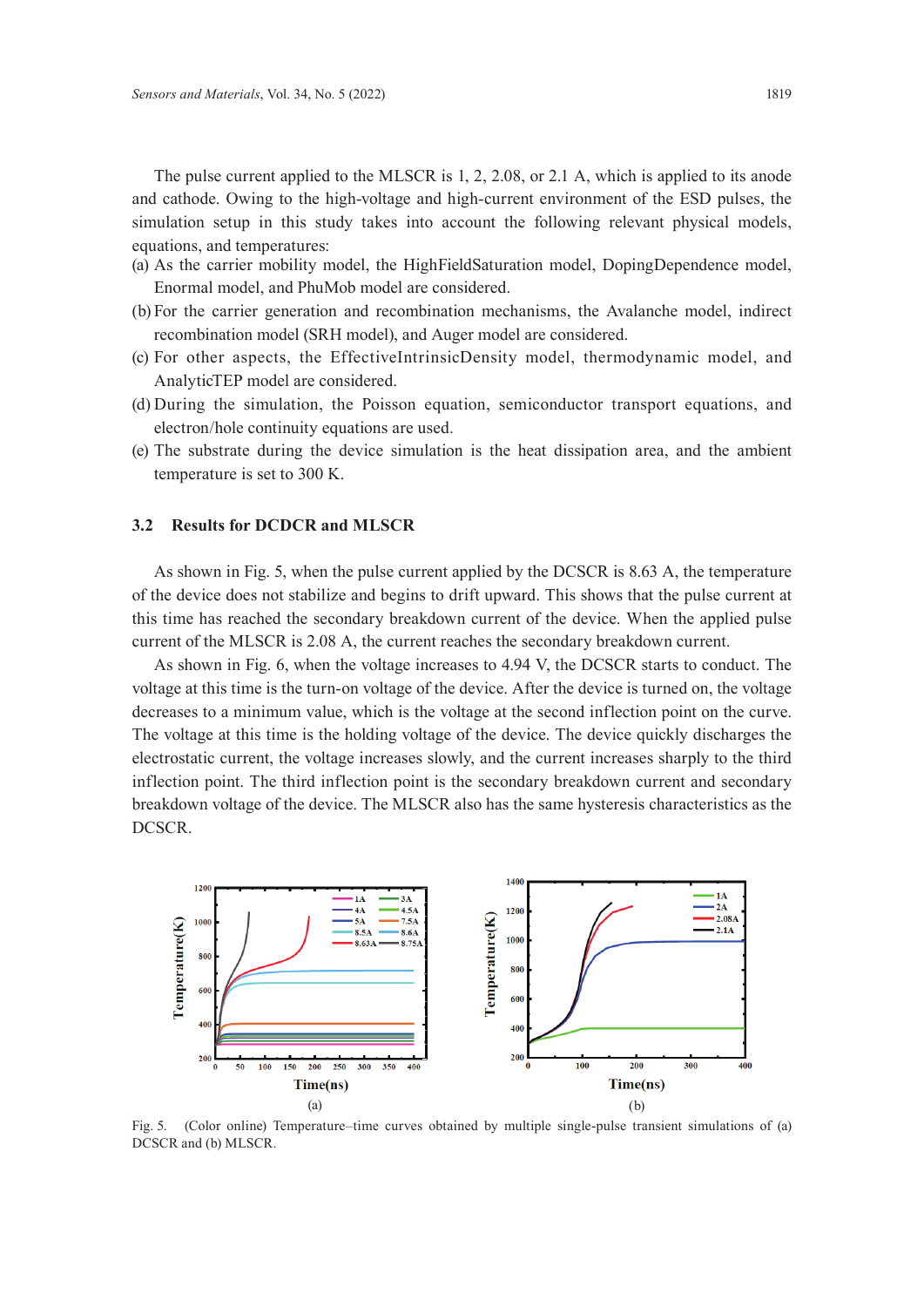

Fig. 6. (Color online) (a) Hysteresis curve of DCSCR at applied current of 8.63 A. (b) Hysteresis curve of MLSCR at applied current of 2.08 A.

| Table 1                               |
|---------------------------------------|
| TLP test results for DCSCR and MLSCR. |

| $1.11$ were regarded to be every and neglective |       |              |       |          |          |      |  |
|-------------------------------------------------|-------|--------------|-------|----------|----------|------|--|
| Device                                          | 'V    | $I_{t1}$ (A) | V h ( | $I_h(A)$ | $\tau$ ( | (A   |  |
| <b>DCSCR</b>                                    | 4.94  | 0.03         | 28    | 0.20     | 3.36     | 8.4  |  |
| <b>MLSCR</b>                                    | 20.51 | 0.23         | 18.47 | 1.05     | 22.97    | 2.08 |  |

As can be seen in Table 1, the turn-on voltage of the DCSCR is much smaller than that of the MLSCR. Also, the secondary breakdown current of the DCSCR is larger than that of the MLSCR. The discharge capability of the DCSCR is stronger than that of the MLSCR. Because the DCSCR is compared with an ordinary SCR device, its anode and cathode are placed inside the device, changing the current direction of the diode in the series path inside the device. It can be seen from the DCSCR structure diagram that the current discharge path of the DCSCR is composed of a P+/N-well diode and a P-well/N+ diode, and the diode path is composed of N+ and P+. This makes the SCR path shorter and easier to trigger.<sup>(14,15)</sup> The turn-on voltage of the MLSCR is about 20 V, while the turn-on voltage of ordinary SCRs is 24 V. The reverse breakdown current of the diode is reduced because of the heavy doping of P+ inserted in the middle of the diode. The holding voltage of the MLSCR device is higher because the middle P+ region increases the current path and, at the same time, the on-resistance increases.

From the current density plot, it can be seen that the current of both devices is concentrated near the anode (Fig. 7). This is due to the pulsed current applied to the anode. On the other hand, the MLSCR has a widened current path due to the insertion of a heavily doped P-type region, which makes the current distribution of the entire device more uniform. The temperature in the DCSCR and MLSCR devices is highest at the PN junction (Fig. 8). Because the avalanche breakdown of the PN junction occurs, the local temperature caused by the breakdown is high. Overall, the current distribution of the two devices is uniform, the robustness is good, and the current discharge ability is high.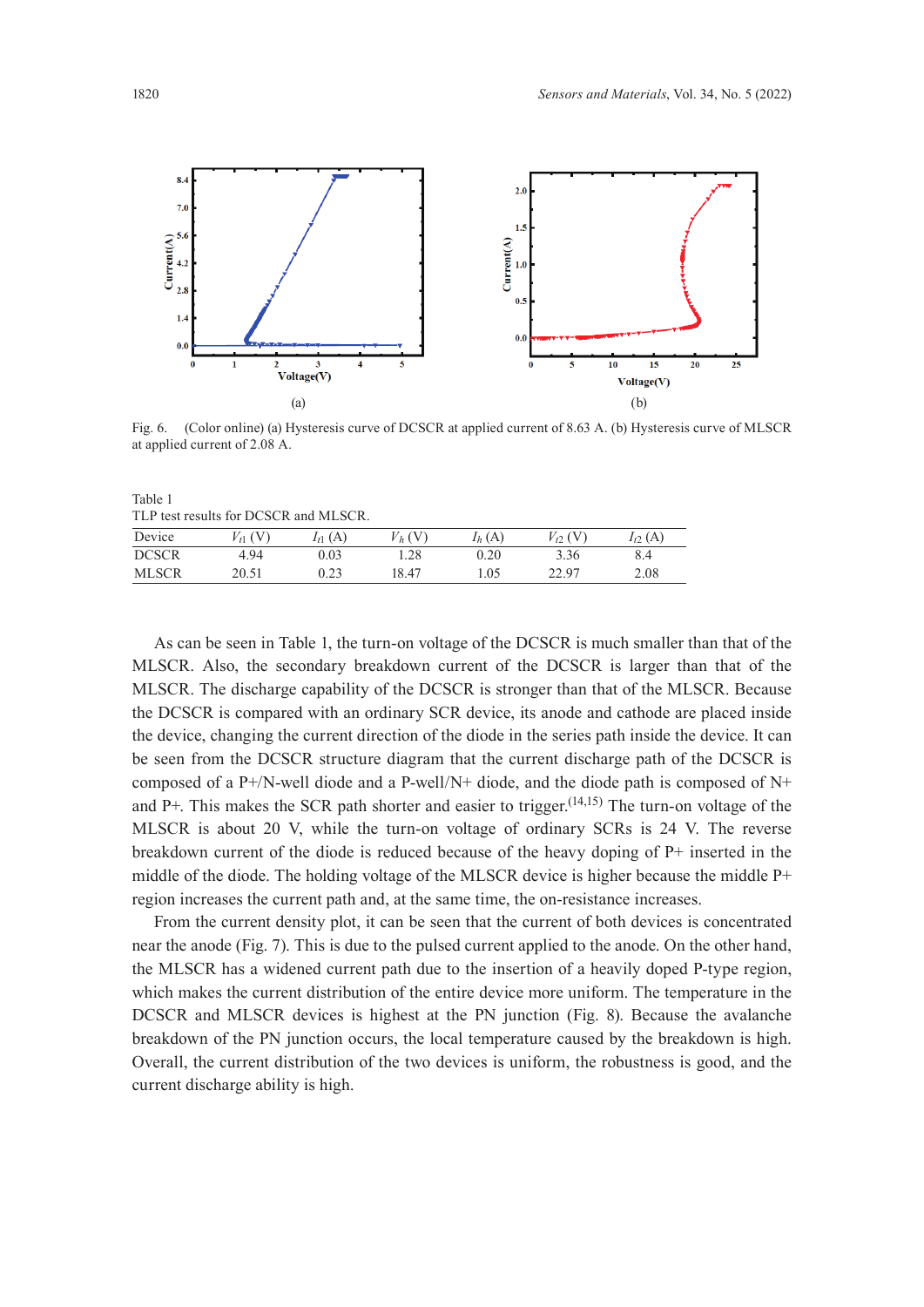

(b)

Fig. 7. (Color online) Current density diagrams. (a) DCSCR. (b) MLSCR.







(b)

Fig. 8. (Color online) Temperature distributions of devices. (a) DCSCR. (b) MLSCR.